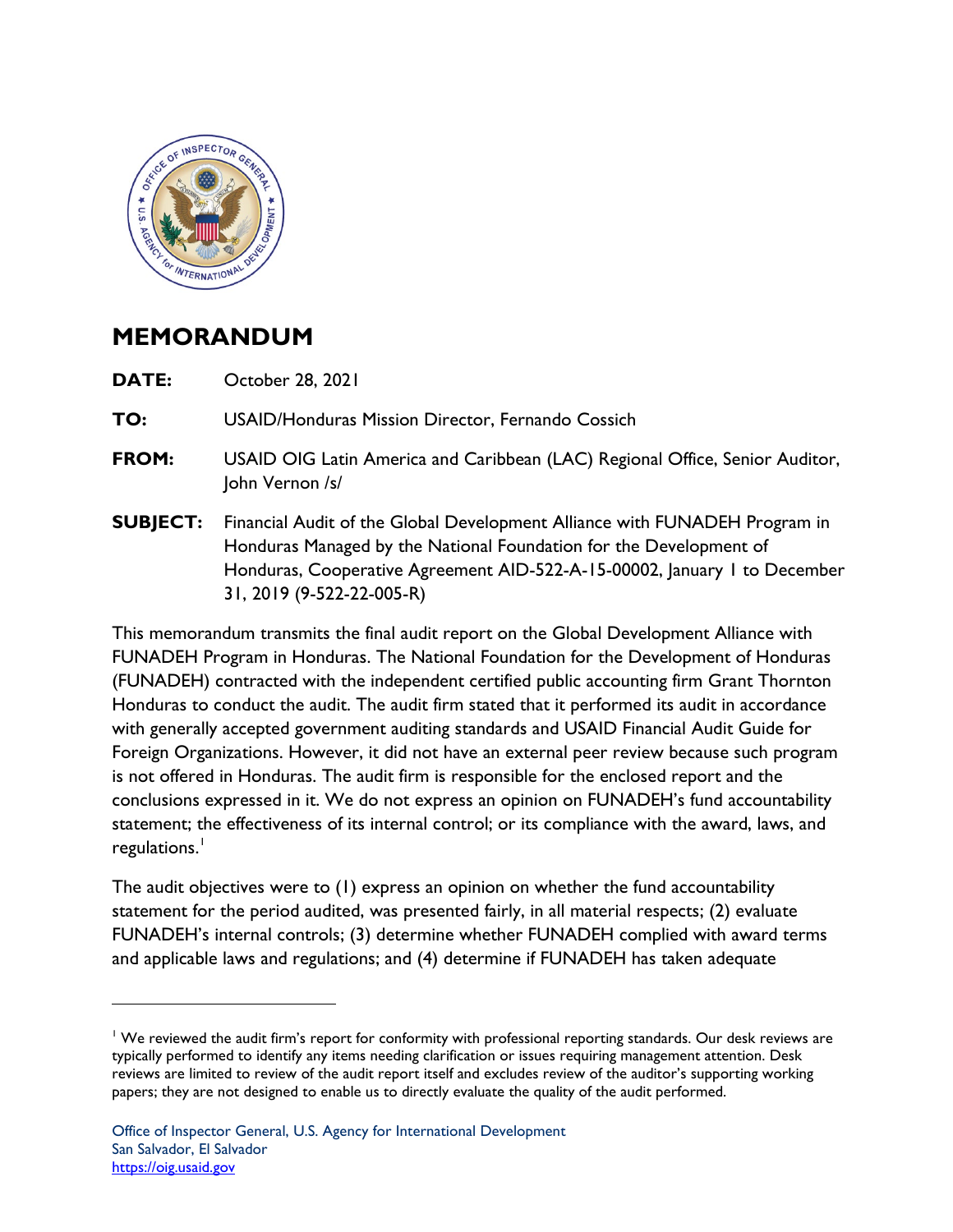and tested compliance with applicable laws, regulations, the agreement's provisions; and reviewed period. corrective action on prior audit recommendations. To answer the audit objectives, the audit firm reported that they assessed and tested the internal controls related to the project; assessed project expenditures. The audit covered \$1,518,202 of USAID expenditures for the audited

 respects, program revenues and costs incurred under the award for the period audited except unreconciled outstanding balance between the fund accountability statement and cash in banks The audit firm concluded the fund accountability statement presented fairly, in all material for \$283,208 in total unsupported questioned costs. The questioned costs were related to: (1) expenses that were not supported with adequate documentation totaling \$14,383 and (2) an of \$268,825.

The audit firm identified four significant deficiencies in internal control related to: (1) unsupported expenses; (2) deficiencies identified in supporting documentation regarding procurement process and payments; (3) differences between expenses recorded in the accounting records and expenses included in the fund accountability statement; and (4) lack of reconciliation of cash on hand. Although we are not making a recommendation for significant deficiencies noted in the report, we suggest that USAID/Honduras determine if the recipient addressed the issues noted. The audit firm identified one instance of material noncompliance related to the unsupported questioned costs totaling \$14,383.

Additionally, the audit firm stated that the recipient has not taken corrective action to address all the prior audit report recommendations. We are not making a formal recommendation on this issue; however, we bring this to the Agreement Officer's attention to verify that the recipient addressed the issues noted.

 During our desk review, we noted several issues which the audit firm will need to address in future audit reports. We presented these issues in a memo to the controller, dated October 28, 2021.

To address the issues identified in the report, we recommend that USAID/Honduras:

 costs on pages 15, 25, and 31 of the audit report and recover any amount that is unallowable. **Recommendation 1.** Determine the allowability of \$283,208 in unsupported questioned

**Recommendation 2.** Verify that FUNADEH corrects the instance of material noncompliance detailed on pages 25 and 34 of the audit report.

We ask that you provide your written notification of actions planned or taken to reach a management decision.

 OIG does not routinely distribute independent public accounting reports beyond the immediate release under the Trade Secrets Act, 18 U.S.C. 1905 and Freedom of Information Act addressees because a high percentage of these reports contain information restricted from